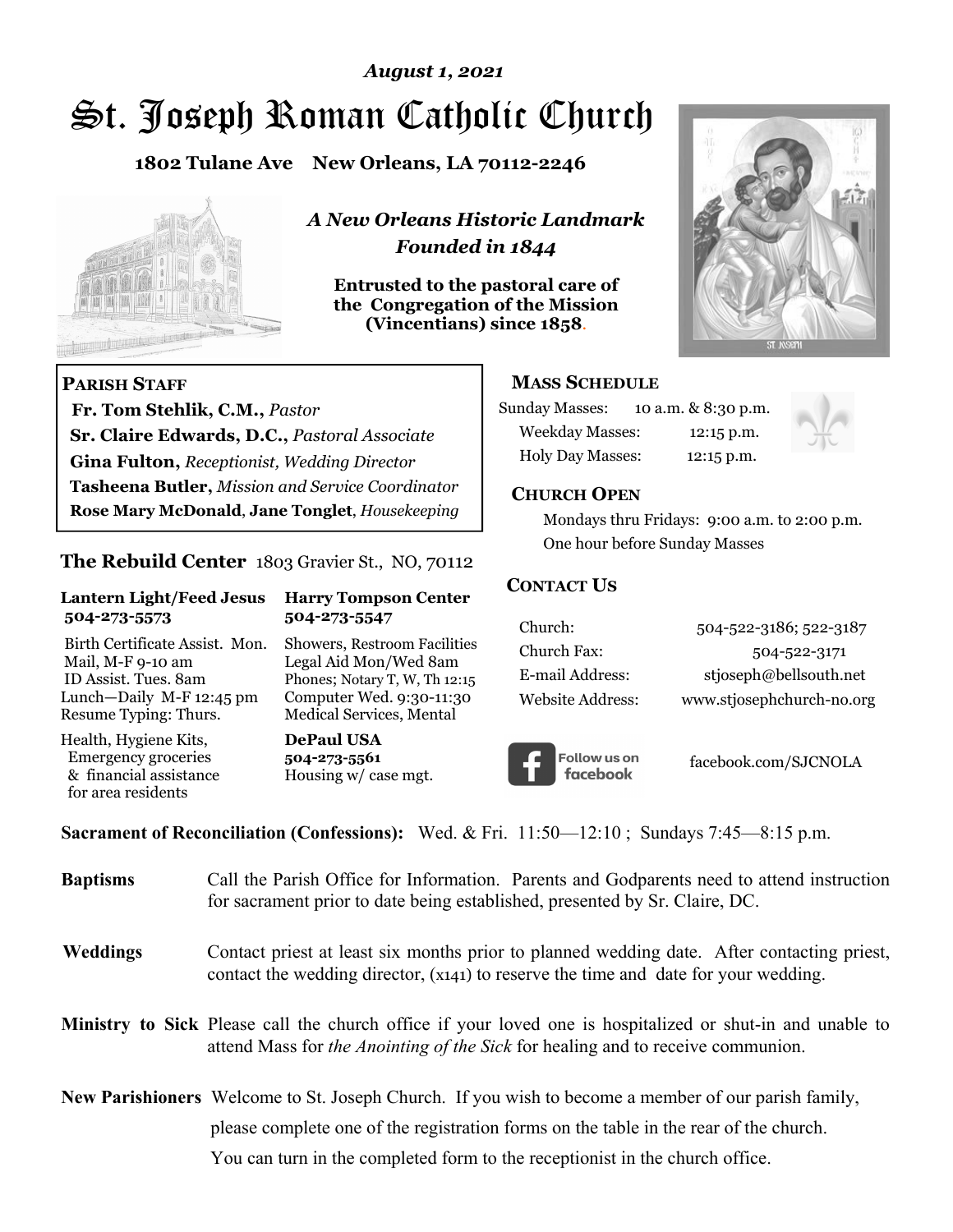# **Eighteenth Sunday in Ordinary Time August 1, 2021**



#### **10:00 am Rosalie Blady +; Billy Price; Jonah Andrew Schiro**

 **8:30 pm** *St. Joseph Parishioners and Benefactors*

| Monday, August 2, 2021—Ss. Eusebius & Julian     | <i>Sunday, July 25,</i> One in Faith $\#1087$      |
|--------------------------------------------------|----------------------------------------------------|
| 12:15 pm Esther Pedsco +; Souls in Purgatory     | READINGS FOR THE WEEK                              |
| Tuesday, August $3,2021$ —                       | Mon: Nm 11:4-15; Ps 81:12-17; Mt 14:13-21          |
| 12:15 pm Donna Triche                            | Tuesday: Nm 12:1-13; Ps 51; Mt 14:22-36            |
| Wednesday, August 4, 2021—St. John Vianney       | Wed.: Ps 106:6-7, 13-14, 21-23; Mt 15:21-28        |
| 12:15 pm Fatherhood; Carolina Schiro; May Dunn + | Thu:s.: Ex 40:16-21, 34-38; Ps 84; Lk 10:38-42     |
| Thursday, August 5, 2021—St. Mary Major Basilica | Fri: Dn 7:9-14; Ps 97:1-9; 2 Pt 1:16-19; Mk 9:2-10 |
| 12:15 pm John Hance +; Souls in Purgatory        | Sat.: Dt 6:4-13; Ps 18:2-4, 47, 51; Mt 17:14-20    |
| Friday, August 6, 2021—The Transfiguration       | 1 Kgs 19:4-8; Ps 34:2-9;<br>Sunday                 |
| 12:15 pm Susan Spalutto; OJ Simoneaux            | Eph $4:30 - 5:2$ ; Jn 6:41-51                      |

#### **YOUR PRAYERS ARE ASKED FOR THE FOLLOWING PARISHIONERS , WHO ARE IN NEED OF HEALING:**

 Dorothy Alexander, Jorge Arzuaga, Beatrice Augustin, Anthony Blaise, Clarke Bordelon, Lawrence & Mamie Brown, Angelle Campbell; John & Cindi Caron, Julianna Chevalier; Betsy Conners, Sue Dakote, Gretchen Delo, Joyce Delo, Mary Duet, John & Kathleen Gebbia, Sylvia Daily-Powell, Joseph Delay, Terry Eggleston, Linda Elwood, Francis Frught, Heather Faircloth, Frances Fiegler, Donald Frazier, June & Mark Eiserloh, Shirley Gaither, Nancy Hale,CHF, Roselyn Hansen, John Hakanson, Sarah Hollier-Watkins, Marvin Johnston, Jim Karam, Bill Kroetz, Nowell Lacking, Ken & Bette Kussman, Landy Lanza, James Leung, Andrew Marino, Sara Marino, Karen McCoy, Donna Moore, Maura O'Donovan, CHF, Tina Roderfeld, Bernie Saul; Julius Saul; Pippy Sanders, Louise Sonnier, Mel & Gaspar Schiro; Theard Simms, Fr. Tom Stehlik, CM, Virginia Stehlik, Diedra Steibing, Malcolm Taylor, Jane Tonglet, Fritz Tripkovich, Corliss Truhill, Georgiana Prevost, Martha A. Treen, Marion Vaughn, Ann Wallace; Juanita Ware, Cathleen Ward, Warren Webster, MaryWillis, Lynn Williams.

# **The Year of the Eucharist**

#### **The Preface: Thanksgiving**

The preface of the Mass has been called "a poem, the cry of joy and recognition, the song of the world discovering its salvation . . . the certitude of faith making hope spring forth" (Philippe Béguerie, quoted in *The Mass*, Lucien Deiss). The preface takes up the last words of the dialogue, and expresses briefly and simply why we are grateful, why it is right and just to give thanks and praise to God. On feast days, the preface sings of the specific mystery or saint we celebrate; in Ordinary Time, the Sunday and weekday prefaces express our gratitude for God's gift of the Son, Jesus Christ, in whom we have redemption and newness of life. The prefaces offer a succinct account of what God has done for us in Christ; they express the mystery of faith, always relating it to us, to our lives. "By his birth we are reborn," we hear in Preface IV for Sundays in Ordinary Time. "By his suffering we are freed from sin. By his rising from the dead we rise to everlasting life." Yes, we have cause to give God thanks and praise.

The St. Gabriel Health and Wellness Ministry is hosting a **Wellness Fair and Back to School Supply Giveaway** for teachers and students grades K thru 12. The Goal of the Event is to provide the basic needs like pencils, pens, paper, and other supplies to help students engage in lessons, as they gain knowledge they can bring back to their community. This event will take place on Saturday, August 7, 2021 from 9:00am to 1:00pm in St. Gabriel Parish Hall and Yard. The hall is located at 5010 Piety Dr. | N.O., LA. 70126. The event will include Free Health Screenings for kids and their parents, free dental supplies for kids, free haircuts for kids and free school supplies for students and teachers. All children must be accompanied by an adult and present to receive supplies. For More Information Call (504) 282-0296 or To register click the link https:// www.signupgenius.com/go/9040A4FA4AD29ABFB6-back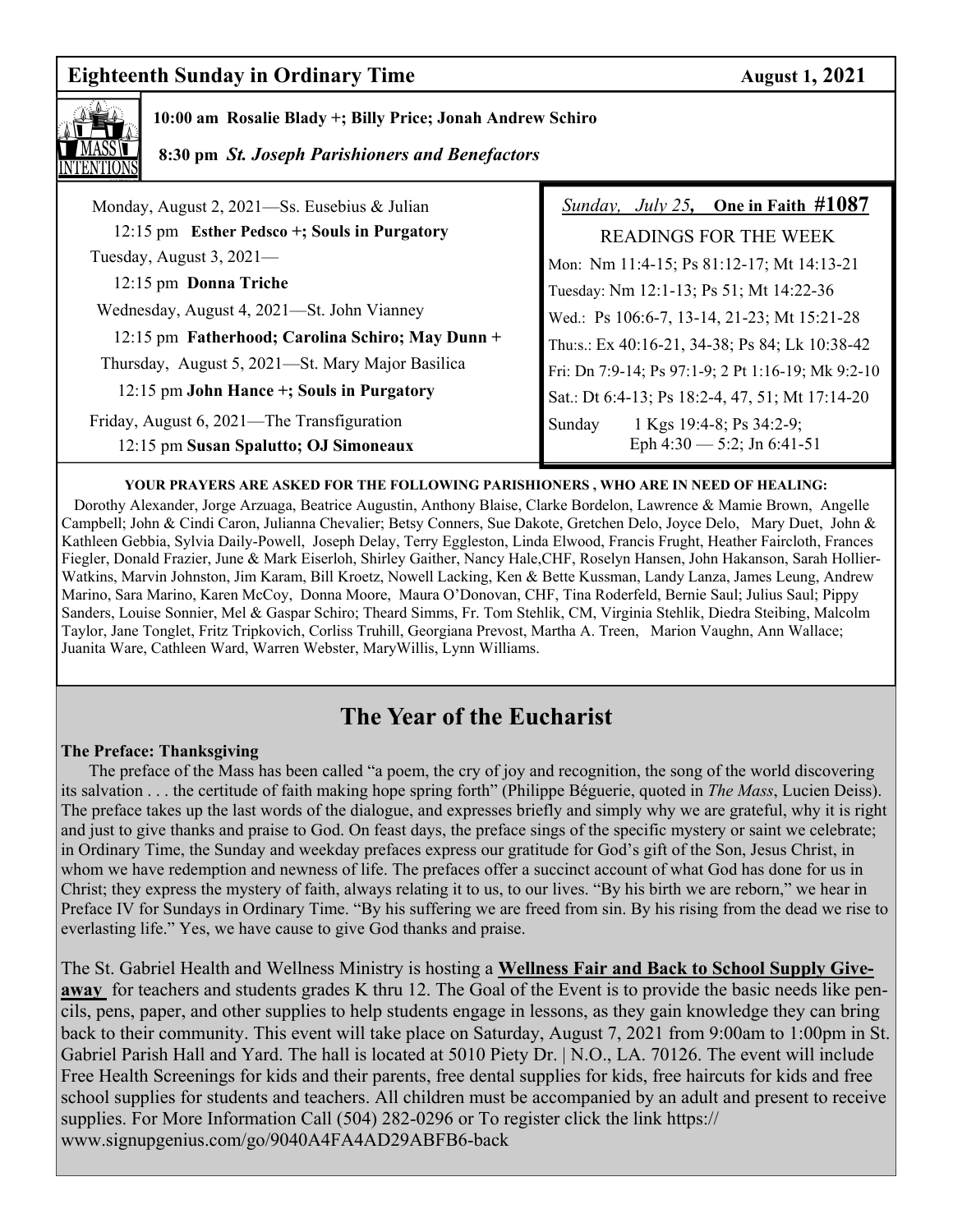#### **The eyes of all look hopefully to you, and you give them their food in due season**.*— Psalm 145:15*

#### **MISSION**

 God has created me to do some definite service. God has committed some work to me which has not been committed to another. I have a mission. We all have a mission. —John Henry Newman

#### **TREASURE & STEWARDSHIP**

**July 25, Parish..……….……\$ 5,366.00** 

 *Thank you for your generosity!* 

#### **THE BREAD OF LIFE**

 Today's Gospel has the crowd asking Jesus three questions. First, "When did you get here," to which Jesus responds by rebuking them for their failure to grasp his miracle as a "sign," an occasion to put faith in him. Their second question about accomplishing the "works of God" has Jesus respond that faith is the "work" that God wishes. Many scholars believe this is John's answer to the faith-works dichotomy emerging in the early Christian community. Faith is the work of God in the believer, John would have us understand. The third question asked by the crowd is a request for a "sign" that would allow them to put faith in Jesus, as the manna in the desert allowed the Israelites to put faith in the Lord God. Jesus answers by revealing himself as the "bread of life" that "comes down from heaven and gives life to the world."



#### **TODAY'S READINGS**

**First Reading** — The people of Israel receive bread from heaven in response to their grumbling (Exodus 16:2-4, 12-15). **Psalm** — The Lord gave them bread from heaven (Psalm 78). **Second Reading** — Put on the new self that has been created in God's way (Ephesians 4:17, 20-24). **Gospel** — I am the bread of life; whoever comes to me will never hunger (John 6:24-35).

**Did you know?**… Global consumption of plastic bags is around 500 billion, which end up in landfills and oceans worldwide each year. Many counties in the United States and countries in the world have plastic bag bans. The U.S. uses 12 million barrels of oil every year to meet plastic bag demand and 100 billion plastic bags are discarded. Conversely, in 2008, South Australia introduced a total ban of lightweight plastic bags; as a result, it's estimated that 400 million bags are removed from the waste stream each year. (Source: Data compiled by the 2018 International Summit on Plastic) *Let's show our reverence for and care of creation and take reusable shopping bags to the store.* 

**RCIA***—The Rite of Christian Initiation of Adults–* This faith formation and education process is beginning on August 5, and starts at 6:30 pm. It meets two times each month and is designed for people who want to learn more about the Catholic faith, who are returning to the church after an absence or who want to become fully initiated members of the Catholic church. It is a gradual process that leads the participants step-by-step into the mystery of faith and the church, as they feel God is calling them to proceed. For more information, speak to Fr. Tom, Anne Wallace or Sr. Claire Edwards, DC after Mass or contact the office.

# **Pope Francis'** *August* **Intention The Church**

Let us pray for the Church, that she may receive from the Holy Spirit the grace and strength to reform herself in the light of the Gospel.

#### **SANCTUARY CANDLE AND MASS INTENTIONS**

 The Sanctuary Candle is burning this week in memory of **Madeline von Almen.** To reserve the Sanctuary Candle in memory of someone or for a special intention, call the church office (504-522-3186). The offering is \$15 for one week. The offering for Mass intentions is \$5.00.

#### **CHARTER FOR THE PROTECTION OF CHILDREN AND YOUNG PEOPLE**

In response to the Charter for the Protection of Children and Young People from the United States Conference of Catholic Bishops, the Archdiocese of New Orleans continues to make the Hot Line available for anyone who has been hurt or sexually abused by anyone who works for the Church. The Hot Line continues to be available; the number is (504) 522-5019. In continuing our commitment to support and to heal, we invite and encourage individuals who have been hurt or sexually abused recently or in the past by clergy, religious or other employees of the Archdiocese to call our Hot Line and your message will be received confidentially by a mental health professional. Anyone can make a direct call during regular business hours to the Victims' Assistance Coordinator at (504) 861-6253.